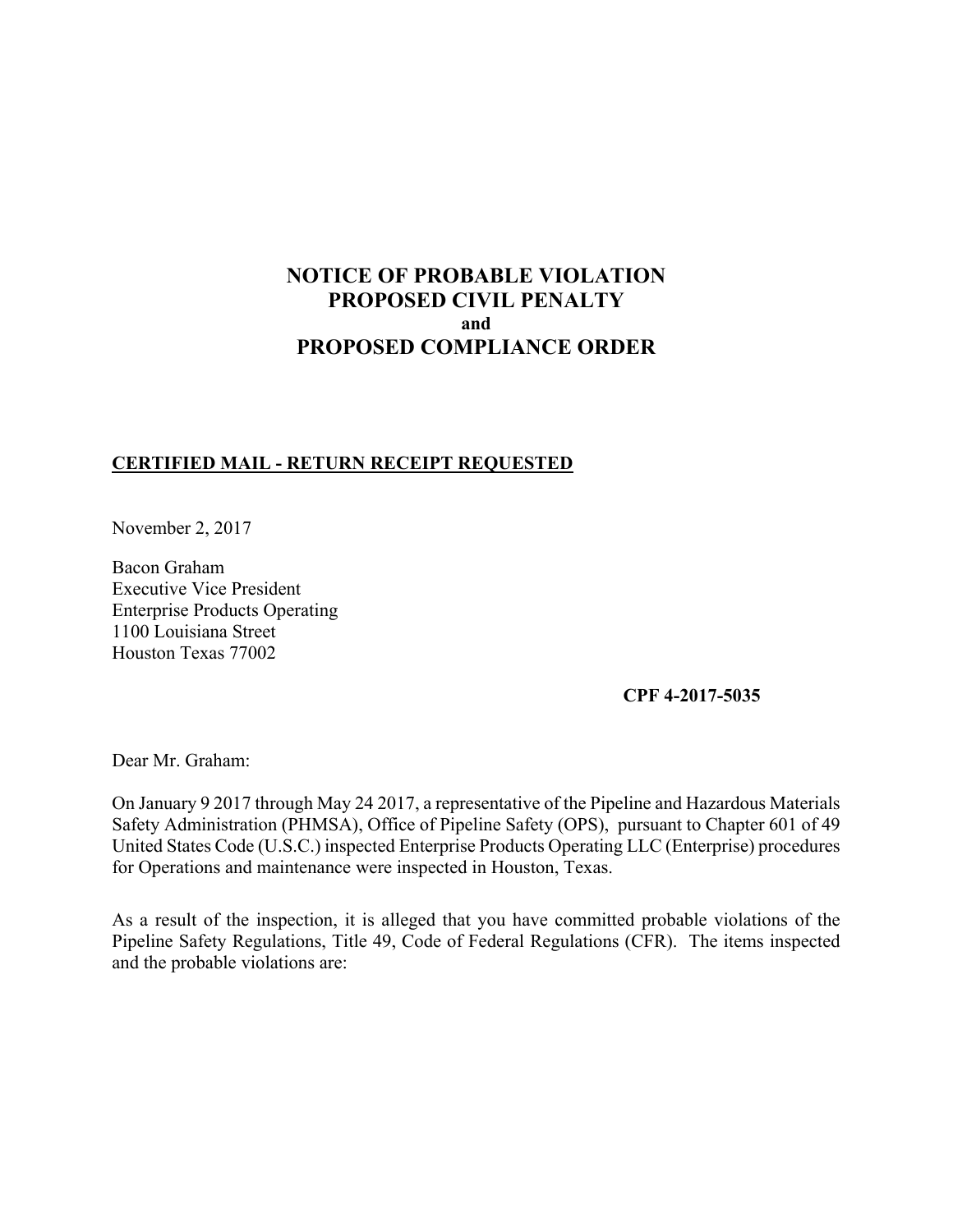#### **1. §195.507– Record Keeping**

**Each operator shall maintain records that demonstrate compliance with this subpart.** 

- **(a) Qualification records shall include:**
- **(3) Dates of current qualification;**
- **(b) Records supporting an individual's current qualification shall be maintained while The individual is performing the covered task. Records of prior qualification and records of individuals no longer performing covered tasks shall be retained for a period of five years.**

A review of Appendix H of Enterprise's Operator Qualification plan(OQ) revealed that three of the OQ reports listed there do show that current qualification records for individuals performing those covered tasks under the mutual assistance requirements of the plan were not on record. The affected OQ records are for Koch Pipeline (last reviewed on 06/27/2011), Conoco Phillips (last reviewed on 05/10/2011) and Energy Transfer (Lone Star NGL last reviewed on 7/28/2011). Section 4 of the OQ plan under the subtitle of "Covered Tasks" states that at a minimum the established reevaluation frequency will not exceed 5 years. Hence the listed OQ records above all expired in 2016 (Koch- 06/27/2016, Conoco Phillips- 05/10/2016, Energy Transfer – 07/28/2016) and no requalification 69,records had been obtained at the time of this inspection.

# **2. §195.575-Which facilities must I electrically isolate and what inspection tests, and Safeguards are required?**

**(e) If a pipeline is in close proximity to electrical transmission power footings, ground cables, or counterpoise or in other areas where it is reasonable to foresee fault currents or an unusual risk of lightning, you must protect the pipeline against damage from fault currents or lightning and take protective measures at insulating devices.** 

 from the risk of damage from the effects of fault currents or lightning even when Enterprise's Chaparral Line is in close proximity to electrical transmission power lines for a considerable length of miles between Mont Belvieu and Bryan TX, but is not protected Enterprise's Standard 7006 in section 1.2 references NACE SP0177 (Mitigation of Alternating Current and Lightning Effects on Metallic Structures and Corrosion Control Systems) as the primary reference to be utilized in determining the protective measure to be taken and implemented.

Enterprise did not provide any record that showed the line was protected from the effects of the usual risk of fault currents or lightning.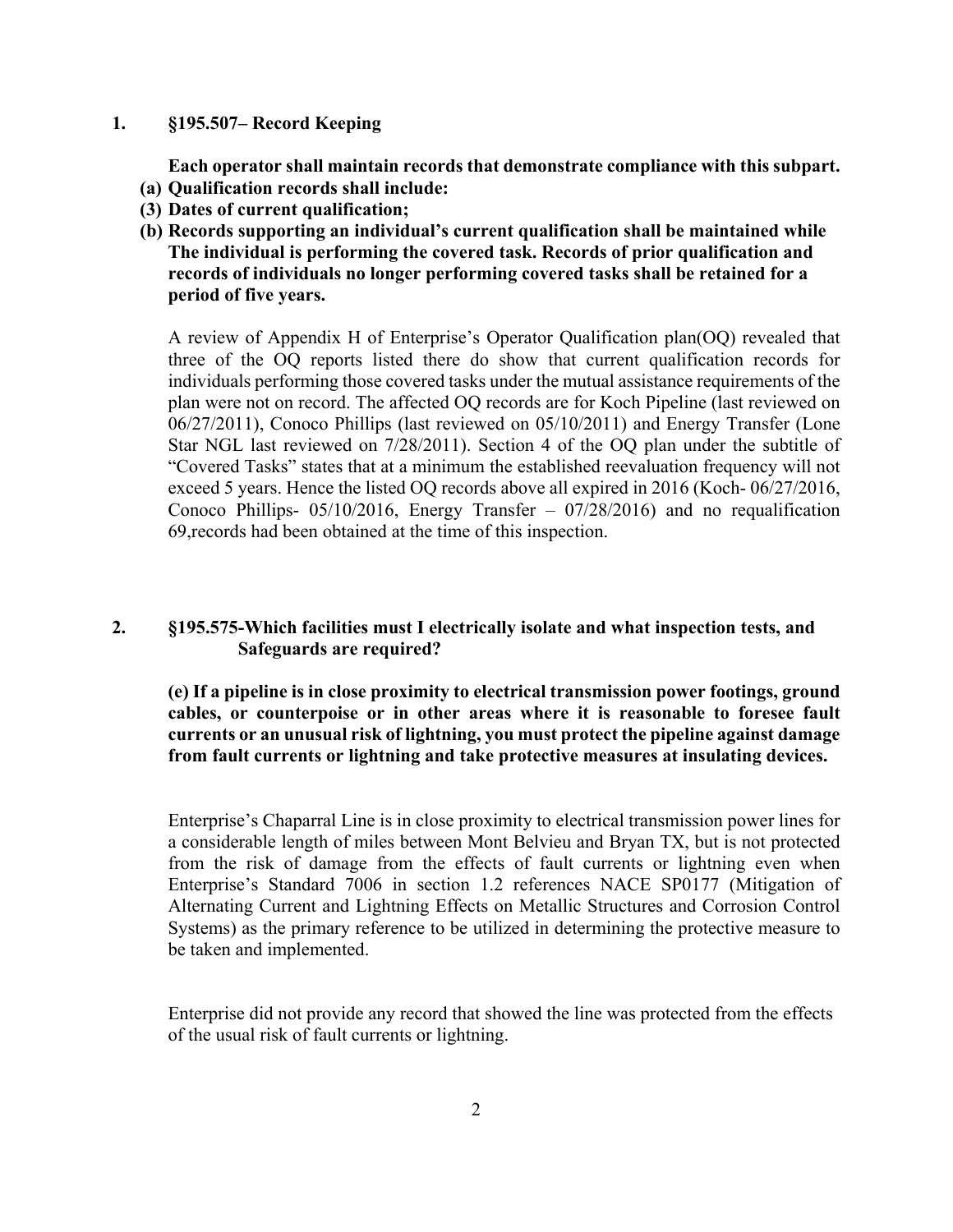Enterprise representatives stated during a meeting with PHMSA on August 16, 2017 that there was no protection for this line from lightning or fault currents and as such did not have any records to provide. They also stated that no engineering analysis had been carried out to determine the effects of the fault currents or lightning on the pipeline at the location.

#### **3. §195.402-Procedural manual for operations, maintenance, and emergencies**

**(a) General. Each operator shall prepare and follow for each pipeline system a manual of written procedures for conducting normal operations and maintenance activities and handling abnormal operations and emergencies. This manual shall be reviewed at intervals not exceeding 15 months, but at least once each calendar year, and appropriate changes made as necessary to insure that the manual is effective. This manual shall be prepared before initial operations of a pipeline system commence, and appropriate parts shall be kept at locations where operations and maintenance activities are conducted.** 

 survey on the Chaparral pipeline system. Enterprise Products Operating, LLC failed to update its procedure for "close interval potential survey specification" – CP 05 to ensure it was effective for all close interval potential surveys even after realizing from survey records in 2015 that the procedure was the source of errors in measurements taken while carrying out a close interval

 than initially taken at those locations. Enterprise's personnel stated that this error could the procedure to avoid any such errors to the survey readings in the future. A copy of Enterprise representatives stated during a meeting on August 16, 2017 with PHMSA that results from a close interval survey on the portion of the Chaparral pipeline between Mont Belvieu and Bryan Texas carried out in February through march of 2015 included errors and resulted in elevated AC measurements which could be attributed to the #32-gauge wire which was run underneath high voltage power lines. A follow up survey conducted on July 30, 2015 showed some of the readings being much lower be directly attributed to the procedure and proffered to make the required changes to the corrected procedure was submitted to PHMSA on September 12, 2017 and reflected the changes made on August 24, 2017.

Enterprise products operating, LLC failed to make the required update to its procedure for over 2 years even when they were aware of needed update and carried out other surveys using the same procedure.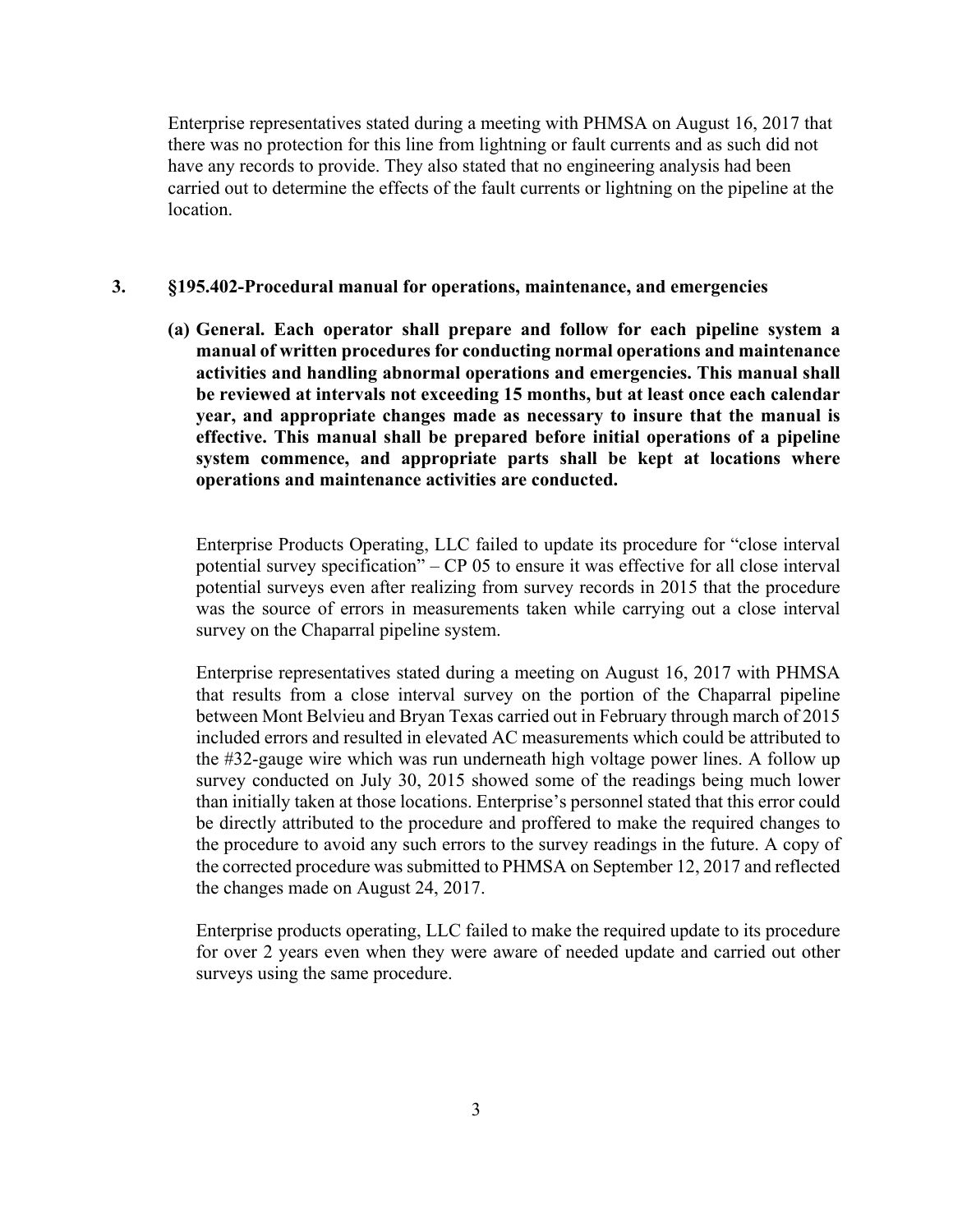#### **4. §195.452 – Pipeline Integrity Management in high consequence areas**

- **(b) Each operator of a pipeline covered by this section must:**
- **(1) Develop a written integrity management program that addresses the risks on each segment of pipeline in the first column of the following table not later than the date in the second column:**
- **(4) Include in the program a framework that-**
- **(ii) Initially indicates how decisions will be made to implement each element.**
- **(5) Implement and follow the program**

 in the report which shows a high probability risk score of 10 out of a total score of 10 for the threat available information on the coating type on the line segment thereby allowing for a misguided Enterprise Products Operating LLC failed to follow its Line Pipe Risk Analysis procedure (IM Procedure 2-01L) developed as part of its Integrity Management Program to address risks on its Pipeline systems and in this particular case the Maljamar to Maljamar Launcher segment. Records for the Information Analysis carried out on December 4,2014 includes information from the risk assessment completed for this line segment and incorporated as part of the information analyzed of Stress Corrosion Cracking(SCC). The report attributed the excessively high score to the lack of review from the reviewing personnel. However, a review of records for Coating and CP source provided by Enterprise during the screening exercise showed that the information on the coating type for this Line segment was available and showed it to be Coal Tar Enamel which if properly entered in the risk assessment would have allowed for the analyst to consider the score and be properly guided in evaluating the condition of the line at the time.

The IM procedure 2-01L in section 2-01.2.2 requires the Pipeline Integrity Engineer to be responsible for the collection of this data from about 12 sources and provides for the validation of the Risk analysis results and data inputted to ensure that the process works well.

 segment includes the record of the risk assessment for the threat of Stress Corrosion Cracking with Information Analysis carried out on December 4,2014 for the Maljamar to Maljamar Launcher a probability score of 10 out of a total of 10 and the note stating the coating type was unknown allowing for a misguided review from the analyst reviewing the information

#### **5. §195.589 – What corrosion control information do I have to maintain**

 **(C) You must maintain a record of each analysis, check, demonstration, examination, control measures does not exist. You must retain these records for at least 5 years, except that records related to 195.569, 195.573(a) and (b) and 195.579(b)(3) and (c) must be retained inspection, investigation, review, survey, and test required by this subpart in sufficient detail to demonstrate the adequacy of corrosion control measures or that corrosion requiring for as long as the pipeline remains in service.**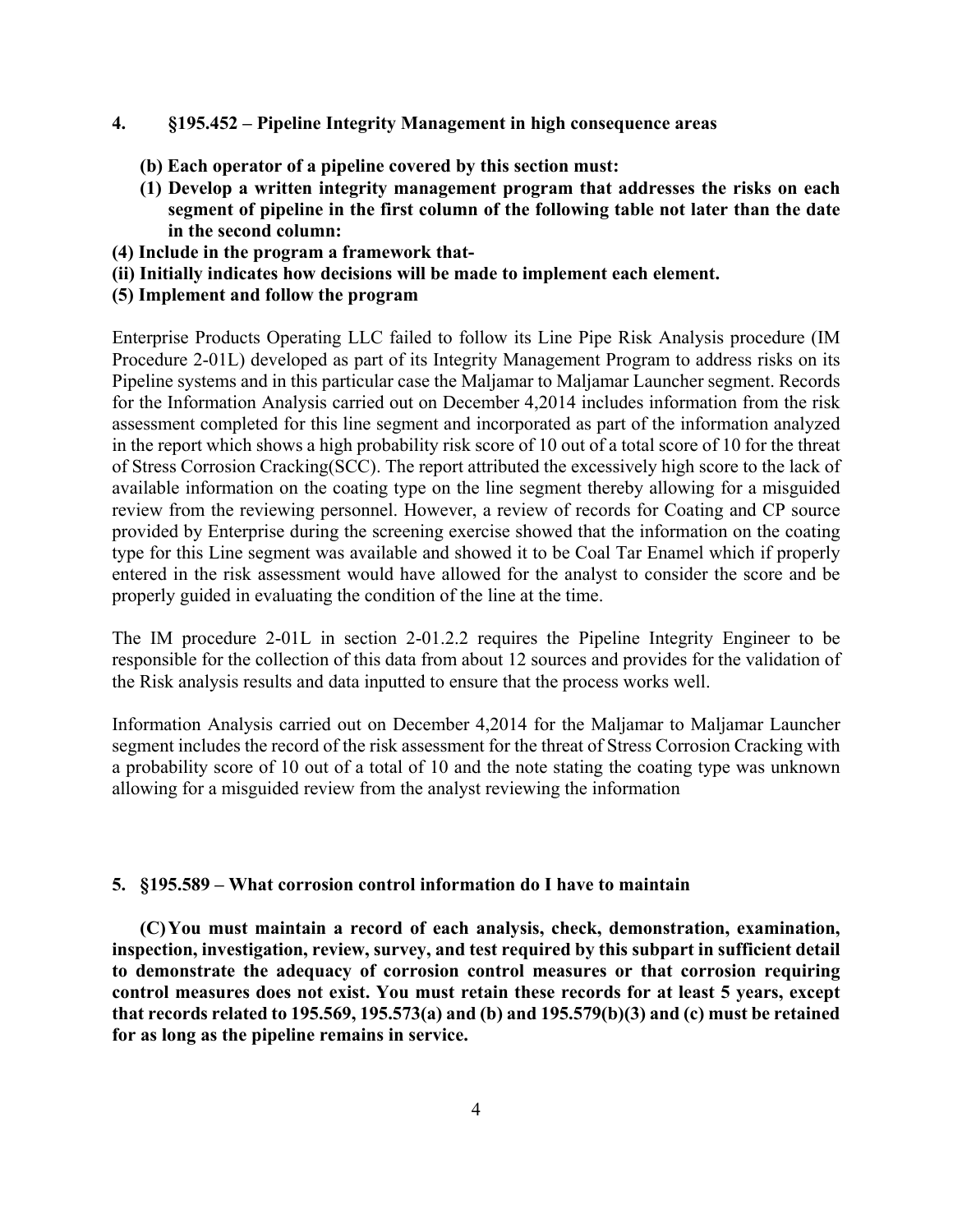Enterprise Products Operating LLC's corrosion control records for the section of the Chaparral line between Conroe and Mont Belvieu in Texas lacks sufficient details to demonstrate the adequacy of the corrosion control measures in place. A comparison of the close interval survey records conducted on March 12, 2015,with records of AC readings on the remedial action form from July 23, 2015 and the survey report from May 26, 2017(specifically intended to capture readings from locations with high readings on the CIS survey but still no readings were taken at the required locations) in addition to previous annual survey records from 2015 through 2017(scarcely has any AC readings even at the locations with the high readings from the 2015 CIS survey) does present a number of questions concerning the adequacy of the corrosion control measures in place.

 During a meeting with Enterprise personnel on August 16, 2017 representatives from Enterprise tried to clarify some of questions posed in these records. Sufficient detail in the records would 23, 201. Also there were no other readings from 3 years of survey at same locations to compare explain how high AC readings (attributed to errors from the #32-gauge wire and the procedure utilized for the survey) dropped so low without any remediation to the readings recorded on July and make a determination of adequacy of the corrosion control measures in place for the protection of the pipeline and safety of personnel carrying out the surveys / testing's.

Without the meeting with Enterprise's personnel for clarification, the records independently raise questions on the adequacy of the corrosion control measures in place.

#### Proposed Civil Penalty

As of April 27, 2017, under 49 U.S.C. § 60122 and 49 CFR § 190.223, you are subject to a civil penalty not to exceed \$209,002 per violation per day the violation persists up to a maximum of \$2,090,022 for a related series of violations. The Compliance Officer has reviewed the circumstances and supporting documentation involved in the above probable violations and has recommended that you be preliminarily assessed a civil penalty of \$69,700 as follows:

| Item number | <b>PENALTY</b> |
|-------------|----------------|
|             | \$33,500       |
|             | \$36,200       |

#### Warning Items

With respect to items 3,4 and 5, we have reviewed the circumstances and supporting documents involved in this case and have decided not to conduct additional enforcement action or penalty assessment proceedings at this time. We advise you to promptly correct these items. Failure to do so may result in additional enforcement action.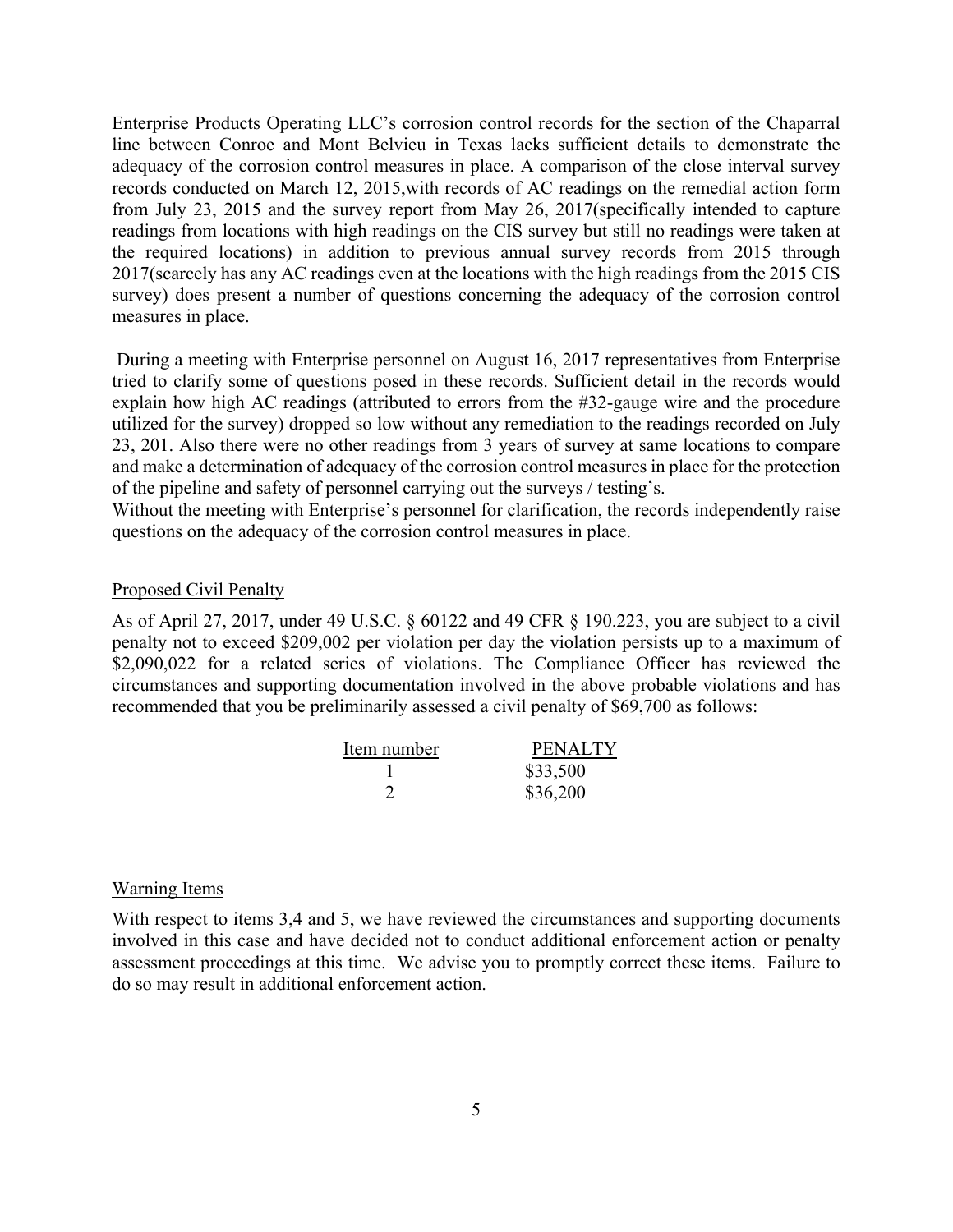### Proposed Compliance Order

With respect to item 1 pursuant to 49 United States Code § 60118, the Pipeline and Hazardous Materials Safety Administration proposes to issue a Compliance Order to Enterprise Products Operating, LLC. Please refer to the *Proposed Compliance Order*, which is enclosed and made a part of this Notice.

### Response to this Notice

Enclosed as part of this Notice is a document entitled *Response Options for Pipeline Operators in Compliance Proceedings*. Please refer to this document and note the response options. All material submit in response to this enforcement action may be made publicly available. If you believe that any portion of your responsive material qualifies for confidential treatment under 5 U.S.C. 552(b), along with the complete original document you must provide a second copy of the document with the portions you believe qualify for confidential treatment redacted and an explanation of why you believe the redacted information qualifies for confidential treatment under 5 U.S.C. 552(b).

 submit your correspondence to my office within 30 days from the receipt of this Notice. This Following the receipt of this Notice, you have 30 days to submit written comments, or request a hearing under 49 CFR § 190.211. If you do not respond within 30 days of receipt of this Notice, this constitutes a waiver of your right to contest the allegations in this Notice and authorizes the Associate Administrator for Pipeline Safety to find facts as alleged in this Notice without further notice to you and to issue a Final Order. If you are responding to this Notice, we propose that you period may be extended by written request for good cause.

In your correspondence on this matter, please refer to **CPF 4-2017-5035** and, for each document you submit, please provide a copy in electronic format whenever possible.

Sincerely,

Frank Causey Acting Director, Southwest Region Pipeline and Hazardous Materials Safety Administration

Enclosure: *Proposed Compliance Order Response Options for Pipeline Operators in Compliance Proceedings*